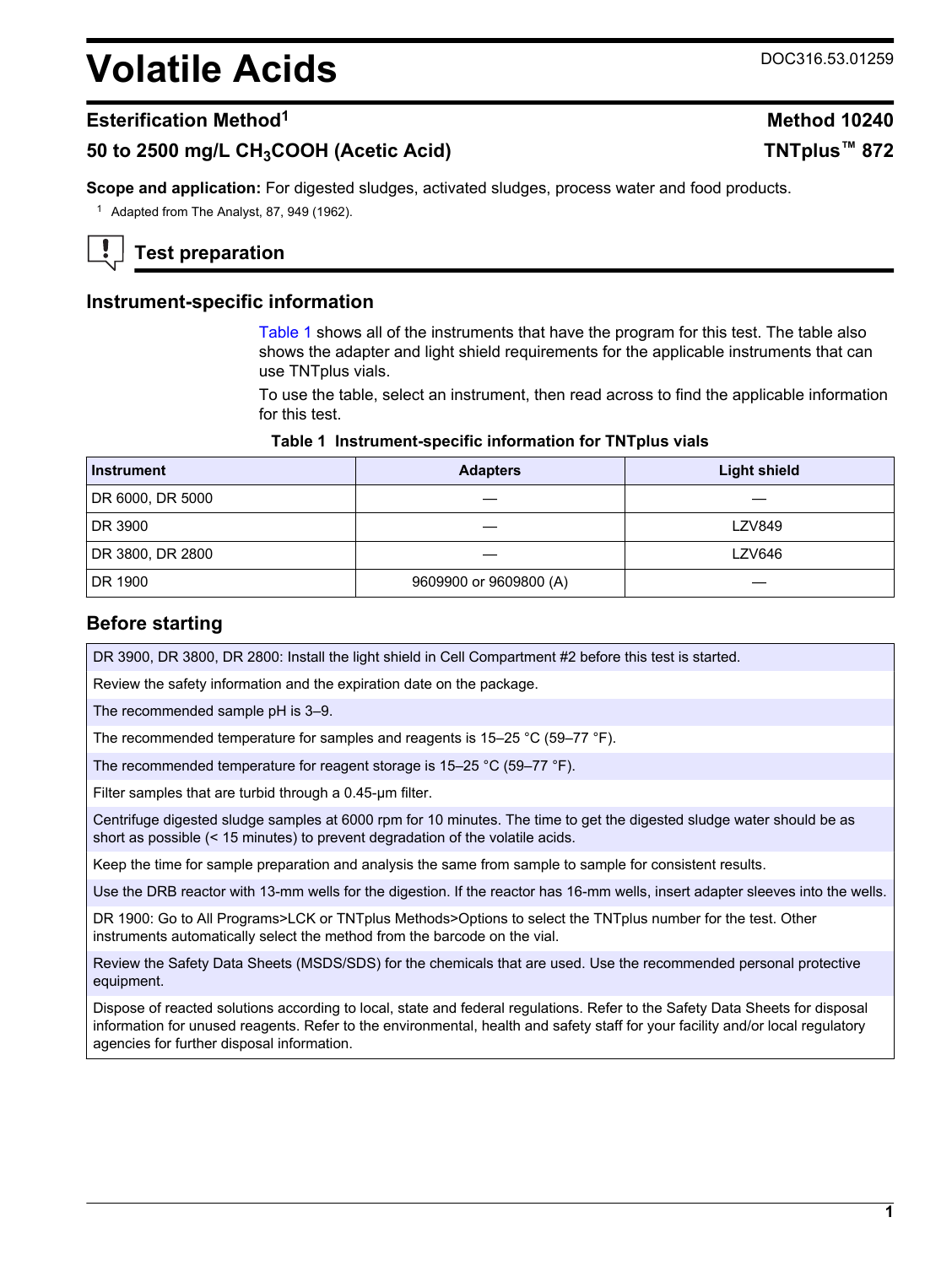# **Items to collect**

| <b>Description</b>                   | Quantity |
|--------------------------------------|----------|
| Volatile Acids TNTplus Reagent Set   |          |
| DRB200 reactor with 13-mm wells      |          |
| Pipet, adjustable volume, 1.0-5.0 mL |          |
| Pipet, adjustable volume, 0.2-1.0 mL |          |
| Pipet tips                           |          |
| Test tube rack                       |          |

Refer to [Consumables and replacement items](#page-4-0) on page 5 for order information.

# **Sample collection**

- Collect samples in clean glass or plastic bottles with tight-fitting caps. Completely fill the bottle and immediately tighten the cap.
- Prevent agitation of the sample or exposure to air.
- Analyze the samples as soon as possible for best results.
- If immediate analysis is not possible, keep the samples at or below 6 °C (43 °F) for a maximum of 24 hours.
- Let the sample temperature increase to room temperature before analysis.

# **Test procedure**



**1.** Set the DRB200 reactor power to on. Set the temperature to 100 °C.



**5.** Insert the vial in the preheated DRB200 reactor. Close the lid.



**2.** Use a pipet to add 0.4 mL of Solution A to the test

**6.** Start the reaction time of

10:00

10 minutes.

vial.



**3.** Use a pipet to add 0.4 mL of sample to the test vial.



**7.** When the timer expires, carefully remove the vial from the reactor. Set the vial in a test tube rack. Let the temperature of the vial decrease to room temperature.



**4.** Tighten the cap on the vial and invert the vial 2–3 times.



**8.** Use a pipet to add 0.4 mL of Solution B to the test vial.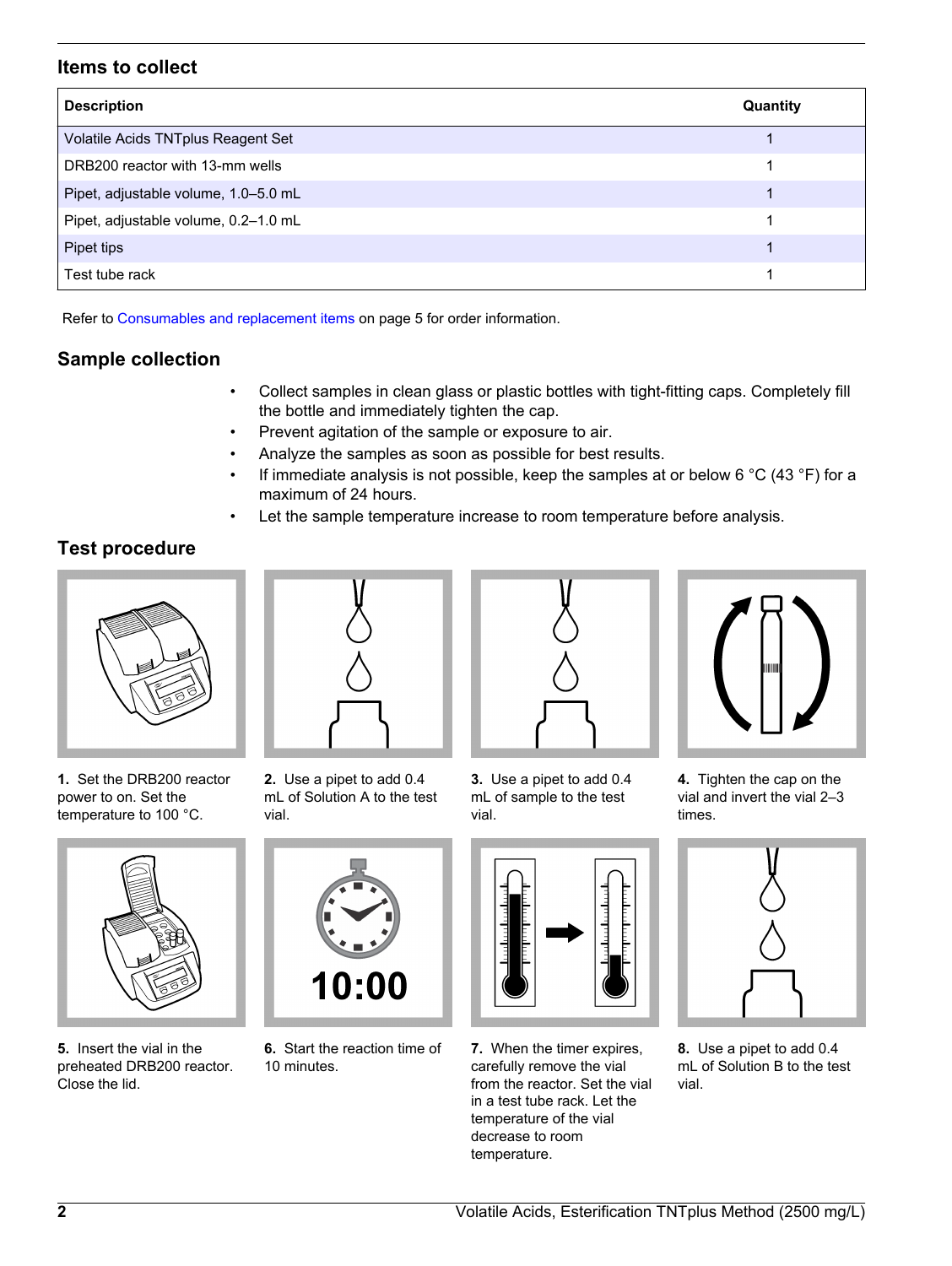

**9.** Tighten the cap on the vial and invert the vial 2–3 times.



**13.** Tighten the cap on the vial and invert the vial 2–3 times.



**10.** Use a pipet to add 0.4 mL of Solution C to the test vial.



**14.** Start the reaction time of 3 minutes.



**11.** Tighten the cap on the vial and invert the vial 2–3 times.



**15.** When the timer expires, clean the vial.



**12.** Use a pipet to add 2.0 mL of Solution D to the test vial.



**16.** DR 1900 only: Select program 872. Refer to [Before starting](#page-0-0) on page 1.



**17.** Insert the vial into the cell holder. DR 1900 only: Push **READ**. Results show in mg/L CH3COOH (Acetic Acid).

# **Interferences**

Table 2 shows that the ions were individually examined to the given concentrations and do not cause interference. No cumulative effects or influences of other ions were found.

#### **Table 2 Interfering substances**

| Interfering substance         | Interference level |
|-------------------------------|--------------------|
| Acetaldehyde, $CH3CHO$        | 50 mg/L            |
| Acetone, $CO(CH_3)_2$         | 50 mg/L            |
| Aluminum, Al <sup>3+</sup>    | 50 mg/L            |
| Ammonium, $NH_4$ <sup>+</sup> | 250 mg/L           |
| Cadmium, Cd <sup>2+</sup>     | 50 mg/L            |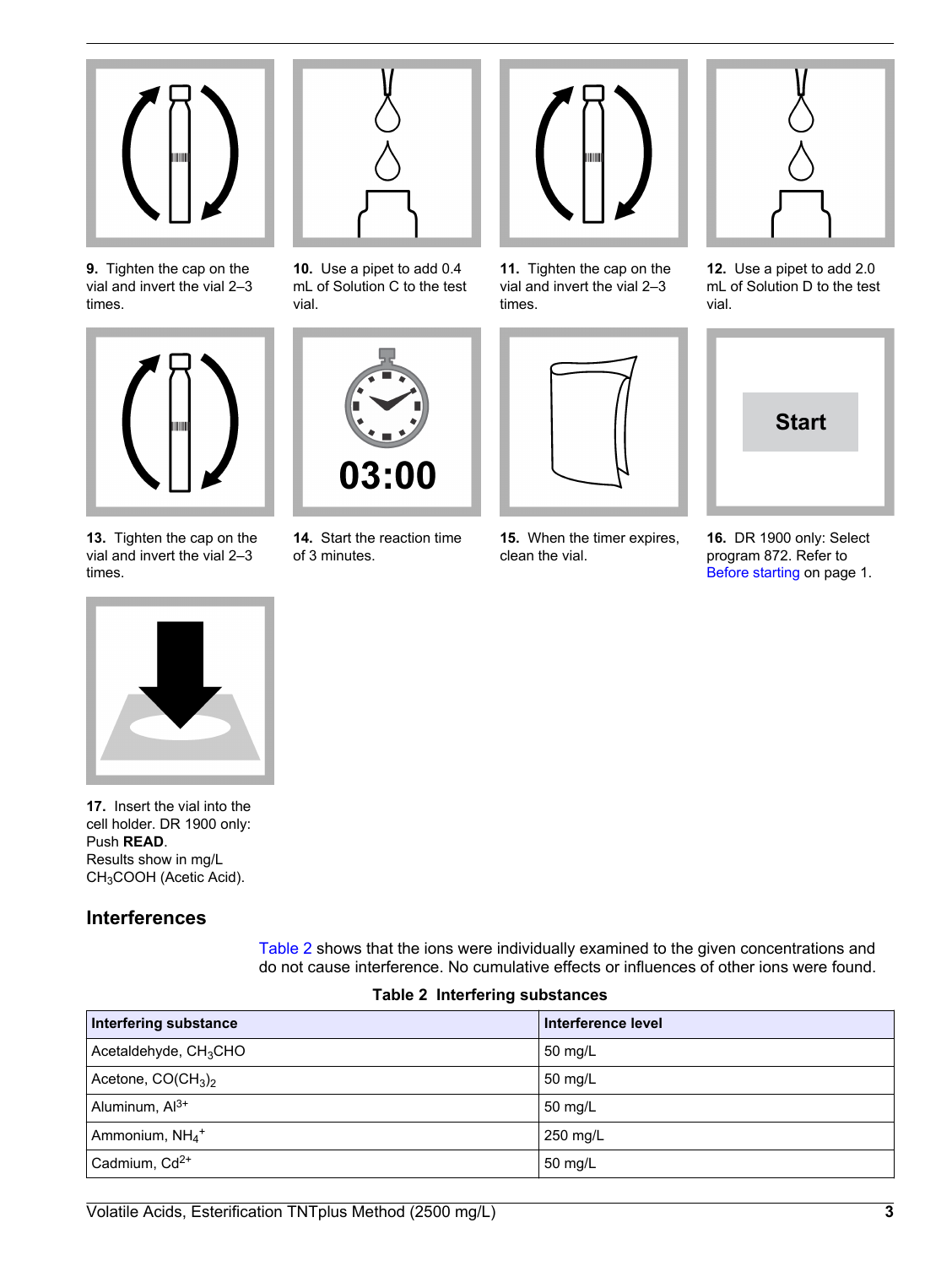| <b>Interfering substance</b>              | Interference level |
|-------------------------------------------|--------------------|
| Calcium, Ca <sup>2+</sup>                 | 1000 mg/L          |
| Carbonate, CO <sub>3</sub> <sup>2-</sup>  | 50 mg/L            |
| Chloride, Cl-                             | 2000 mg/L          |
| Chromium, Cr <sup>3+</sup>                | 50 mg/L            |
| Chromium, Cr <sup>6+</sup>                | 5 mg/L             |
| Cobalt, Co <sup>2+</sup>                  | 50 mg/L            |
| Copper, Cu <sup>2+</sup>                  | 50 mg/L            |
| Formaldehyde (CH <sub>2</sub> O)          | 50 mg/L            |
| lodide, I <sup>-</sup>                    | 50 mg/L            |
| Iron, Fe <sup>2+</sup> , Fe <sup>3+</sup> | 5 mg/L             |
| Lead, Pb <sup>2+</sup>                    | 50 mg/L            |
| Magnesium, Mg <sup>2+</sup>               | 1000 mg/L          |
| Manganese, Mn <sup>2+</sup>               | 50 mg/L            |
| Molybdenum, Mo <sup>2+</sup>              | 50 mg/L            |
| Nickel, Ni <sup>2+</sup>                  | 10 mg/L            |
| Nitrite, NO <sub>2</sub> -                | 50 mg/L            |
| Potassium, K <sup>+</sup>                 | 1000 mg/L          |
| Silica, $SiO2$                            | 50 mg/L            |
| Sodium, Na <sup>+</sup>                   | 1000 mg/L          |
| Sulfate, $SO_4^{2-}$                      | 2000 mg/L          |
| Sulfide, $S^{2-}$                         | 50 mg/L            |
| Sulfite, $SO_3^{2-}$                      | 50 mg/L            |
| Tin, $Sn^{2+}$                            | 50 mg/L            |
| Zinc, Zn <sup>2+</sup>                    | 25 mg/L            |

## **Table 2 Interfering substances (continued)**

# **Accuracy check**

### **Standard solution method**

Use the standard solution method to validate the test procedure, the reagents and the instrument.

Items to collect:

- Volatile Acids Voluette® Ampule Standard Solution, 62,500-mg/L as acetic acid
- 500-mL volumetric flask, Class A
- Pipet, adjustable volume, 1.0-5.0 mL and pipet tips
- Ampule breaker, 10-mL Voluette
- Deionized water
- **1.** Prepare a 500-mg/L volatile acids standard solution as follows:
	- **a.** Use a pipet to add 4.0 mL of a 62,500 mg/L volatile acids standard solution into the volumetric flask.
	- **b.** Dilute to the mark with deionized water. Mix well. Prepare this solution daily.
- **2.** Use the test procedure to measure the concentration of the prepared standard solution.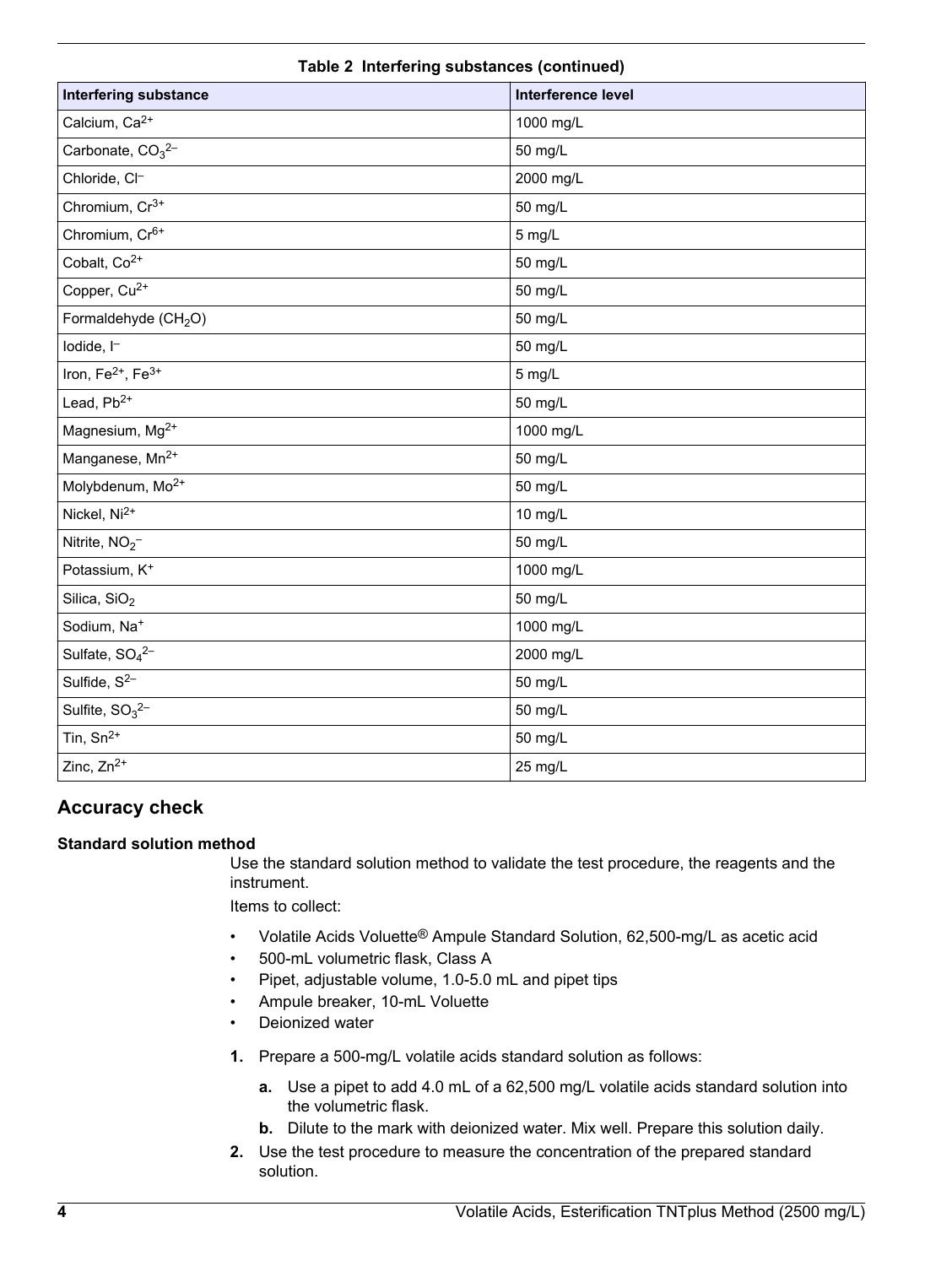**3.** Compare the expected result to the actual result.

*Note: The factory calibration can be adjusted slightly with the standard adjust option so that the instrument shows the expected value of the standard solution. The adjusted calibration is then used for all test results. This adjustment can increase the test accuracy when there are slight variations in the reagents or instruments.*

# <span id="page-4-0"></span>**Summary of Method**

Volatile acids react with diols in an acidic environment to form fatty acid esters. These esters are reduced by iron (III) salts to form red complexes. The measurement wavelength is 497 nm.

## **Consumables and replacement items**

#### **Required reagents**

| <b>Description</b>                 | <b>Quantity/Test</b> | Unit      | Item no.      |
|------------------------------------|----------------------|-----------|---------------|
| Volatile Acids TNTplus Reagent Set |                      | $25$ /pkg | <b>TNT872</b> |

#### **Required apparatus**

| <b>Description</b>                                                            | <b>Quantity/test</b> | Unit    | ltem no.      |
|-------------------------------------------------------------------------------|----------------------|---------|---------------|
| DRB 200 Reactor, 115 VAC option, $9 \times 13$ mm + 2 $\times$ 20 mm, 1 block |                      | each    | DRB20001      |
| DRB 200 Reactor, 230 VAC option, 9 x 13 mm + 2 x 20 mm, 1 block               |                      | each    | DRB20005      |
| Pipet, adjustable volume, 1.0–5.0 mL                                          |                      | each    | <b>BBP065</b> |
| Pipet tips, for 1.0-5.0 mL pipet                                              |                      | 75/pkg  | <b>BBP068</b> |
| Pipet, adjustable volume, 0.2-1.0 mL                                          |                      | each    | <b>BBP078</b> |
| Pipet tips, for 0.2–1.0 mL pipet                                              | 2                    | 100/pkg | <b>BBP079</b> |
| Test tube rack                                                                |                      | each    | 1864100       |
| Light shield, DR 3800, DR 2800, DR 2700                                       |                      | each    | <b>LZV646</b> |
| Light shield, DR 3900                                                         |                      | each    | <b>LZV849</b> |

#### **Recommended standards**

| <b>Description</b>                                                           | Unit   | Item no. |
|------------------------------------------------------------------------------|--------|----------|
| Volatile Acids Standard Solution, 10-mL Voluette Ampule, 62,500-mg/L as HOAC | 16/pkg | 1427010  |

#### **Optional reagents and apparatus**

| <b>Description</b>                                                   | Unit      | Item no. |
|----------------------------------------------------------------------|-----------|----------|
| Ampule Breaker, 10-mL Voluette <sup>®</sup> Ampules                  | each      | 2196800  |
| Filter membrane, 0.45-micron, 25-mm                                  | 100/pkg   | 2514101  |
| Filter holder, 25-mm, for Luer-type syringe                          | each      | 246800   |
| Flask, volumetric, Class A, 500-mL glass                             | each      | 1457449  |
| Reactor adapter sleeves, 16 mm to 13 mm diameter, for TNT plus vials | 5/pkg     | 2895805  |
| Sampling bottle with cap, low density polyethylene, 500-mL           | $12$ /pkq | 2087079  |
| Syringe, 10-cc, Luer-Lock tip                                        | each      | 2202400  |
| Test tube rack, polyethylene, for 13-mm OD vials, 90 holes           | each      | 2497900  |
| Water, deionized                                                     | 4 L       | 27256    |